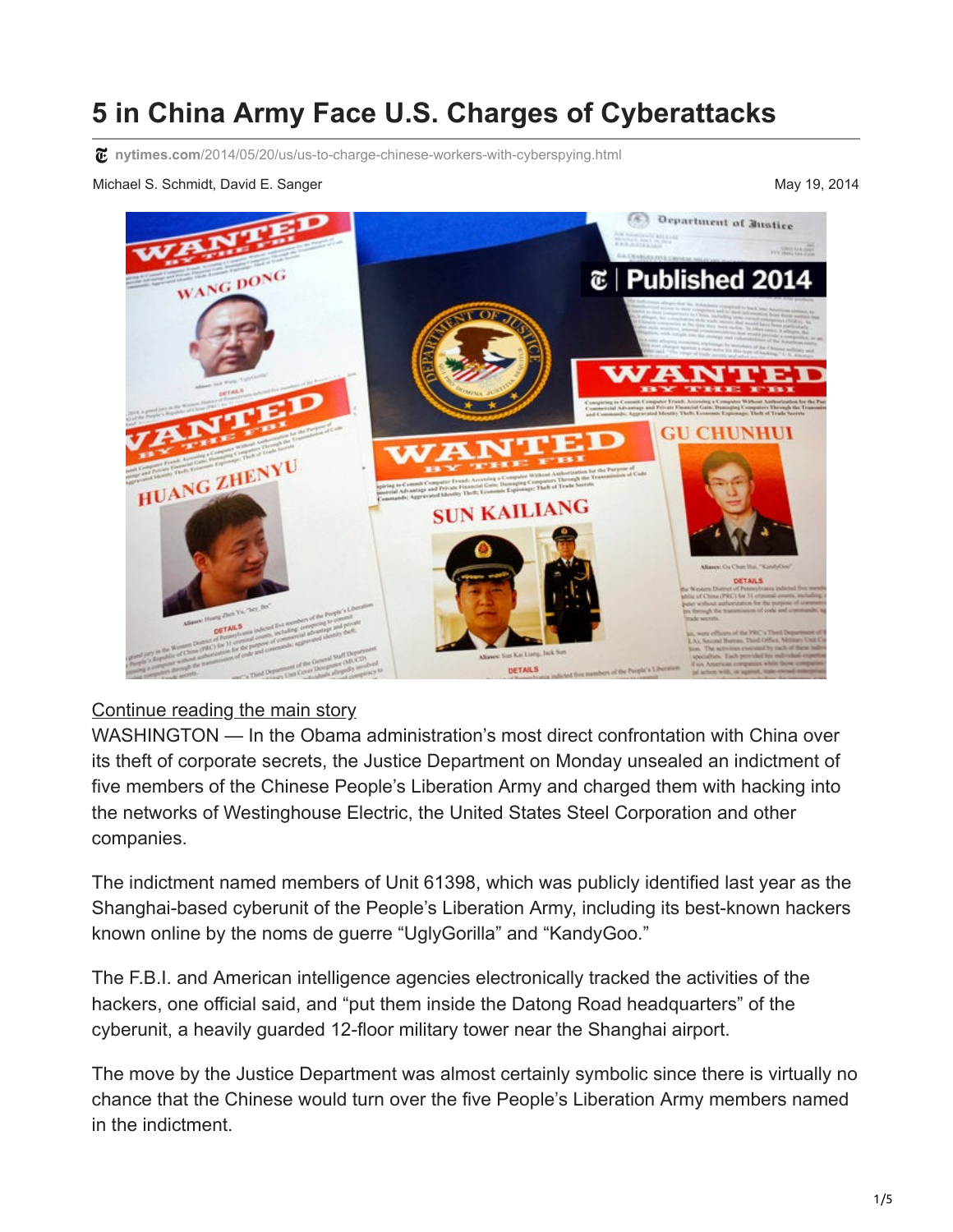Since 2006, and as recently as last month, the indictment alleged, the hacking unit invaded the networks of American corporate targets, systematically copying their emails and, in some cases, infecting their computers with malware.



The Justice Department sought to shame officials with the People's Liberation Army by displaying wanted posters on Monday.Credit...Charles Dharapak/Associated Press The indictment said that "Chinese firms hired the same P.L.A. unit" to "build a secret database to hold corporate intelligence." In one instance, the hackers broke into Westinghouse's network to learn the company's strategy for negotiating with one of China's state-owned enterprises. The hackers stole roughly 700,000 pages of emails, including some from its chief executive.

After a year in which the dialogue between the two countries was derailed by Edward J. Snowden's disclosures about the United States' own spying efforts in China, the charges leveled by the Justice Department marked an effort by the Obama administration to return the debate over to grounds they think are more favorable to the United States: intellectual property theft.

Until now, President Obama and Defense Secretary Chuck Hagel have tried relatively quiet diplomacy with the Chinese. They have attempted to engage the Chinese in a dialogue over norms for operating in cyberspace, a careful diplomatic dance that has gone on for several years. But Monday's action by the Justice Department marked an attempt to publicly shame the Liberation Army that included a "most wanted list" of cyberattackers with photographs of several marked with the Dillinger-era label "Wanted by the F.B.I."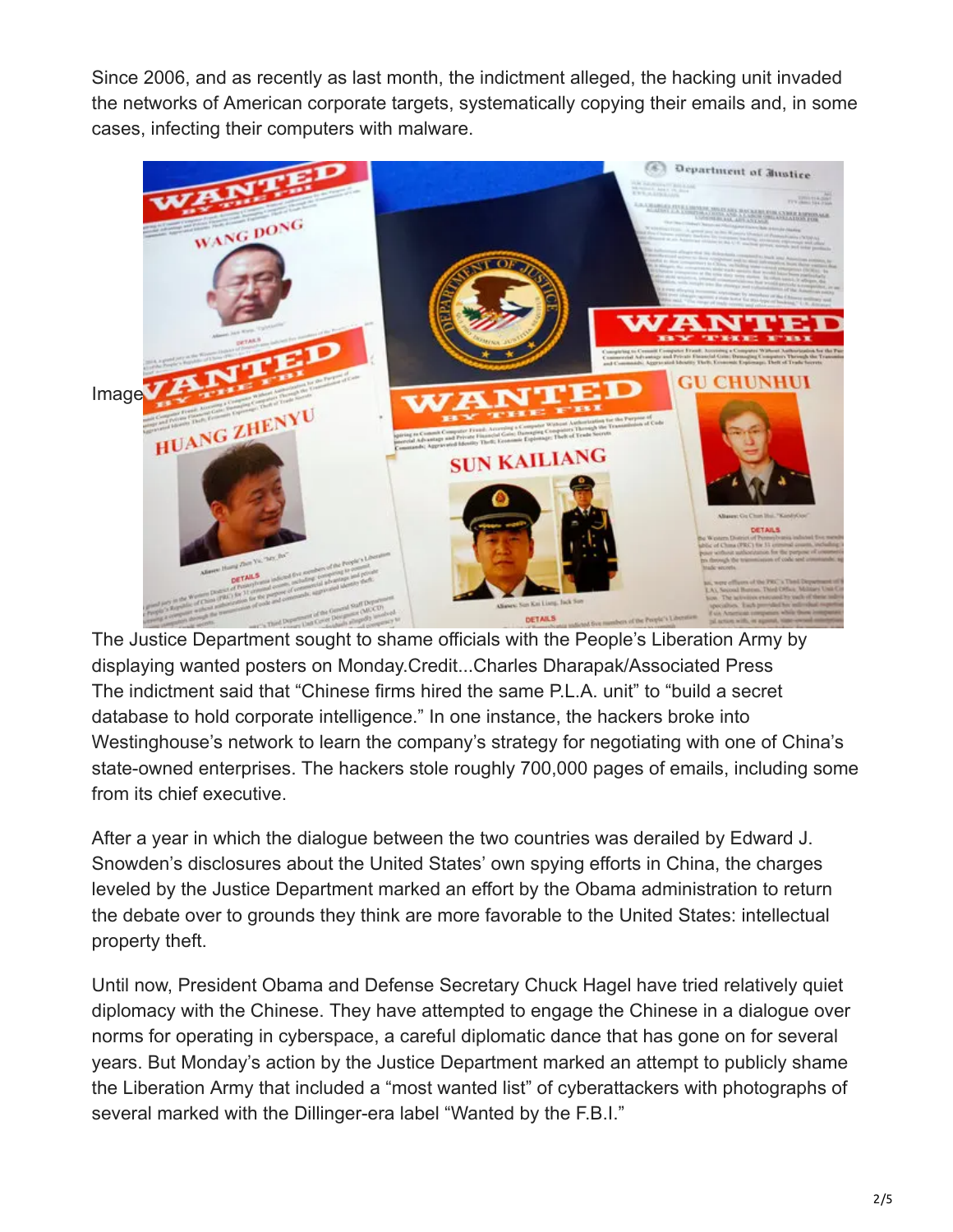But it is a legal and diplomatic gamble whether this approach is more likely to halt attacks that a classified American report circulated last year said were directed at more than 3,000 American companies.

At the core of the indictment is the argument that while large countries routinely spy on each other for national security purposes, it is out of bounds to use state-run intelligence assets to seek commercial advantage. "When a foreign nation uses military or intelligence resources and tools against an American executive or corporation to obtain trade secrets or sensitive business information for the benefit of its state-owned companies, we must say, 'Enough is enough,' " said Attorney General Eric H. Holder Jr.

### Image

Attorney General Eric H. Holder Jr. said that while nations routinely spy on one another for national security purposes, it was out of bounds for China to use state espionage operations to gain commercial advantages.Credit...Evan Vucci/Associated Press But the Chinese, with their vast state-owned enterprises, many run by the People's Liberation Army, have often argued that economic security and national security are one, and they have used Mr. Snowden's disclosures about the National Security Agency to make the case that the position of the United States is hypocritical because it also conducts attacks on Chinese firms. One such attack on the giant Chinese telecommunication firm Huawei was described in detail in the documents disclosed by Mr. Snowden, though it appeared aimed at penetrating Huawei's technology in order to monitor the networks of countries that buy the Chinese-made equipment.

Within hours of Mr. Holder's news conference in Washington, China denounced the indictment, saying it was based on "fabricated facts" and that it "grossly violates the basic norms governing international relations and jeopardizes China-U.S. cooperation."

In what the Chinese suggested would be only the first step in its response to the Obama administration's action, it cut off dealing with a joint United States-China working group on cyberattacks that the administration has until now said was evidence that the two countries were trying to resolve their differences.

The government's case focuses on industries, like steel and solar, where trade tensions have been mounting in recent years. Rising steel and solar exports from China have created friction with American companies and officials over worries that Beijing unfairly subsidizes its domestic players. The indictment also described how the Chinese unit broke into the systems of the United Steelworkers union, which has long pressed American officials to crack down on Chinese trade practices that it views as harming American workers.

The F.B.I. director, James B. Comey, said in an interview that federal authorities, who filed the 31-count indictment in Pittsburgh, had not brought the charges to generate publicity.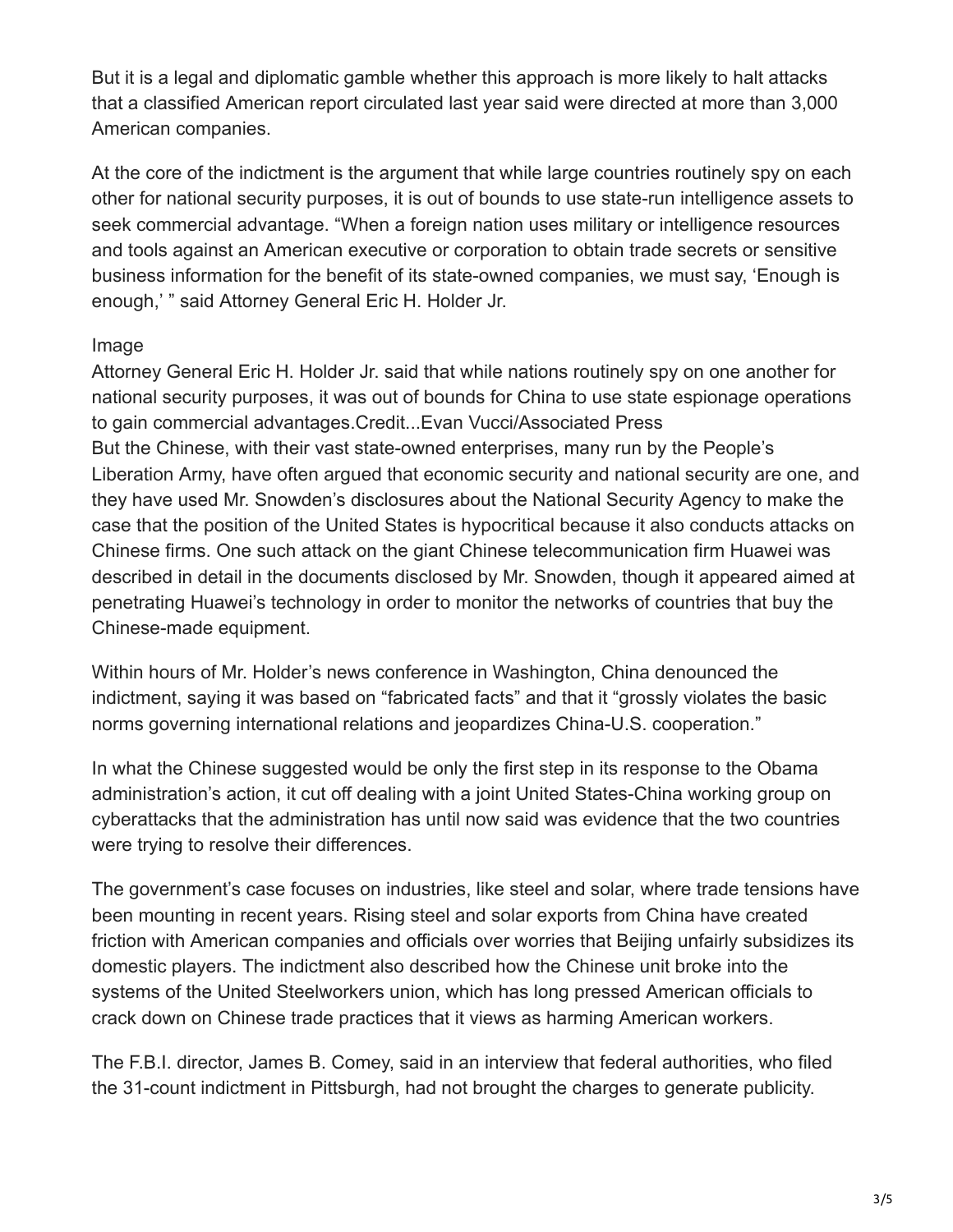

## **Indictment Memorandum**

[The Justice Department said that the men were indicted on May 1 by a federal grand jury in](https://www.nytimes.com/interactive/2014/05/19/us/20cyber.html) Pennsylvania and charged with conspiring to commit computer fraud and accessing a computer without authorization for the purpose of commercial advantage.

"If we fabricated all this, then come over to Pittsburgh and embarrass us by forcing us to put up or shut up and we'll put up," Mr. Comey said, a reference to the fact that the targets named in the indictment were largely in Western Pennsylvania. "I welcome them to come over and enjoy the remarkable protections of our criminal justice system where they will have lawyers, the charges will have to be proved beyond a reasonable doubt and they will have to be convicted by a 12-person jury."

In a separate case, prosecutors also announced the arrests of 90 people in connection with their use of software called Blackshades, which allows hackers to remotely control a computer. Mr. Comey said that the cases showed that the federal government would pursue cybercrimes, regardless of whether they were perpetrated by groups or nations.

James A. Lewis, a cybersecurity expert at the Center for Strategic and International Studies, said that "China will be tempted to retaliate" for Monday's actions. He said that the Chinese could punish United States firms operating in China or seek countercharges against American officials based on the Snowden leaks, but it is unclear a broader trade war would benefit either nation.

It was significant that the indictment dealt almost exclusively with Unit 61398 — also known as Comment Crew — but did not detail the case against another roughly 20 Chinese hacking groups, some associated with the military, that the United States regularly tracks. That suggested that the Obama administration may be holding other cases in reserve as leverage in case the Chinese retaliate.

The indictment also did not touch on Chinese attacks aimed at the Defense Department or major defense contractors, perhaps because the administration did not want to invite Chinese revelations about American attacks on similar targets in Beijing, Shanghai and Hong Kong.